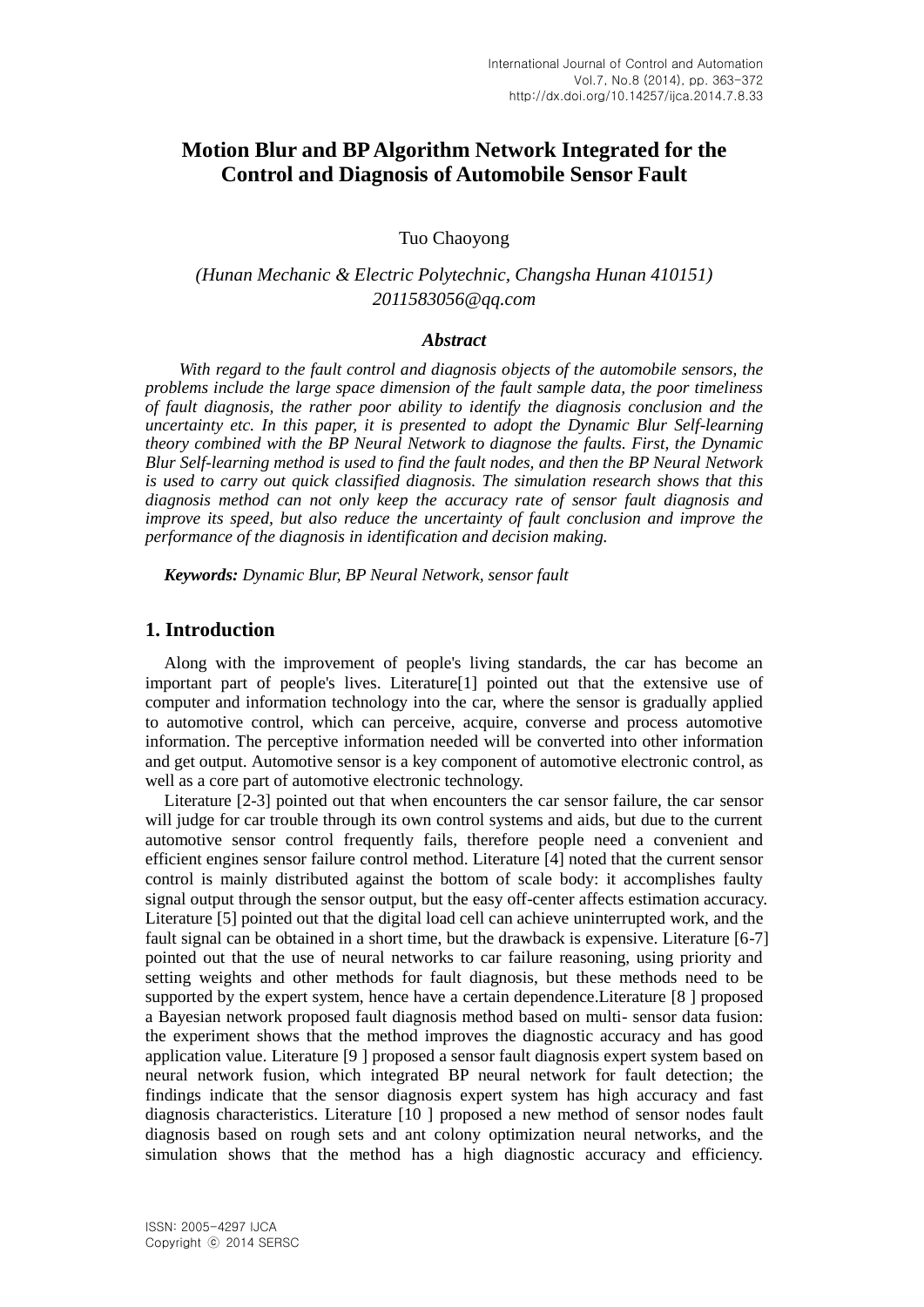Literature [11 ] proposed a method for automotive sensor fault simulation system. The simulation results were compared with the real vehicle test results, which show that using this method to establish the system meets the test requirements, and is easy to use with high reliability and high accuracy. Literature [12 ] proposed a sensor fault diagnosis method based on wavelet transform and neural network method, which can effectively distinguishes signal changes caused by signal sensor failure between normal fluctuations changes caused by the process itself ; in training the neural network system it requires only a sample of normal state, which overcomes the difficulties of the scarce sensor fault samples. Experimental results show that this method can effectively complete fault diagnosis and can determine the sensor fault type.

This paper has combined the motion blur function and BP neural network for effective and accurate classification of the car sensor control failure. The paper also conducts accurate diagnosis and recovery for automotive sensors fault, which can be effectively used to ensure the normal operation of automotive sensors.

## **2. Car sensor Control Fault Model**

The output signal is mainly automotive sensor voltage signal, when the wiring between automotive sensors and  $ECU$  (sensor and the engine control unit) have open circuit, the voltage signal will be beyond the normal range and thus causes a malfunction. Usually we set the car's normal range of the sensor output signal voltage is  $^{(U_{\min}, U_{\max})}$ , if the actual input signal voltage is greater than  $U_{\text{max}}$  or less than  $U_{\text{min}}$ , it is considered that the signal is not reliable, which means that the sensor is faulty. Only after the sensor signal lasts some time, a fault in  $ECU$  is judged. Assuming the number of sensors in the vehicle sensor network nodes is  $J$ , each node in the data acquisition sampling process samples for  $n$  times, the data length of a single node is  $n$ . Data collected as a single node in the column of the matrix, the network data may be represented as

$$
\boldsymbol{X}_{2D} = \begin{pmatrix} x_{11} & \cdots & x_{1J} \\ \vdots & \ddots & \vdots \\ x_{n1} & \cdots & x_{nJ} \end{pmatrix}
$$

For ease of presentation, data in each node will be converged, and network data can be written in vector form

$$
X = vec(X_{2D})
$$
  
=  $(x_{11},..., x_{1n}, x_{12},..., x_{n2}, x_{1J},..., x_{nj})^T = (x(1), x(2),..., x(N))^T$  (1)

Wherein  $X \in R^N$ ,  $N = J \times n$ .

Before compressing and sensing measurements of the data, we use discrete cosine transform (Discrete Cosine Transform, DCT) for converting the sparse voltage signal

$$
X = \mathbf{\Psi} s = \sum_{i=1}^{N} \psi_i s_i = \sum_{k=1}^{K} \psi_k s_k, \quad s_k \neq 0 \tag{2}
$$

Wherein  $\Psi$  is  $N \times N$  dimensional DCT transform matrix; in  $N$  dimensional sparse coefficient vector  $s_k$  contains  $K$  ( $K \ll N$ ) nonzero elements. Measurement data measured by the matrix is generated by the local node, denoted node  $j \in \{j \in \{1, 2, ..., J\} \}$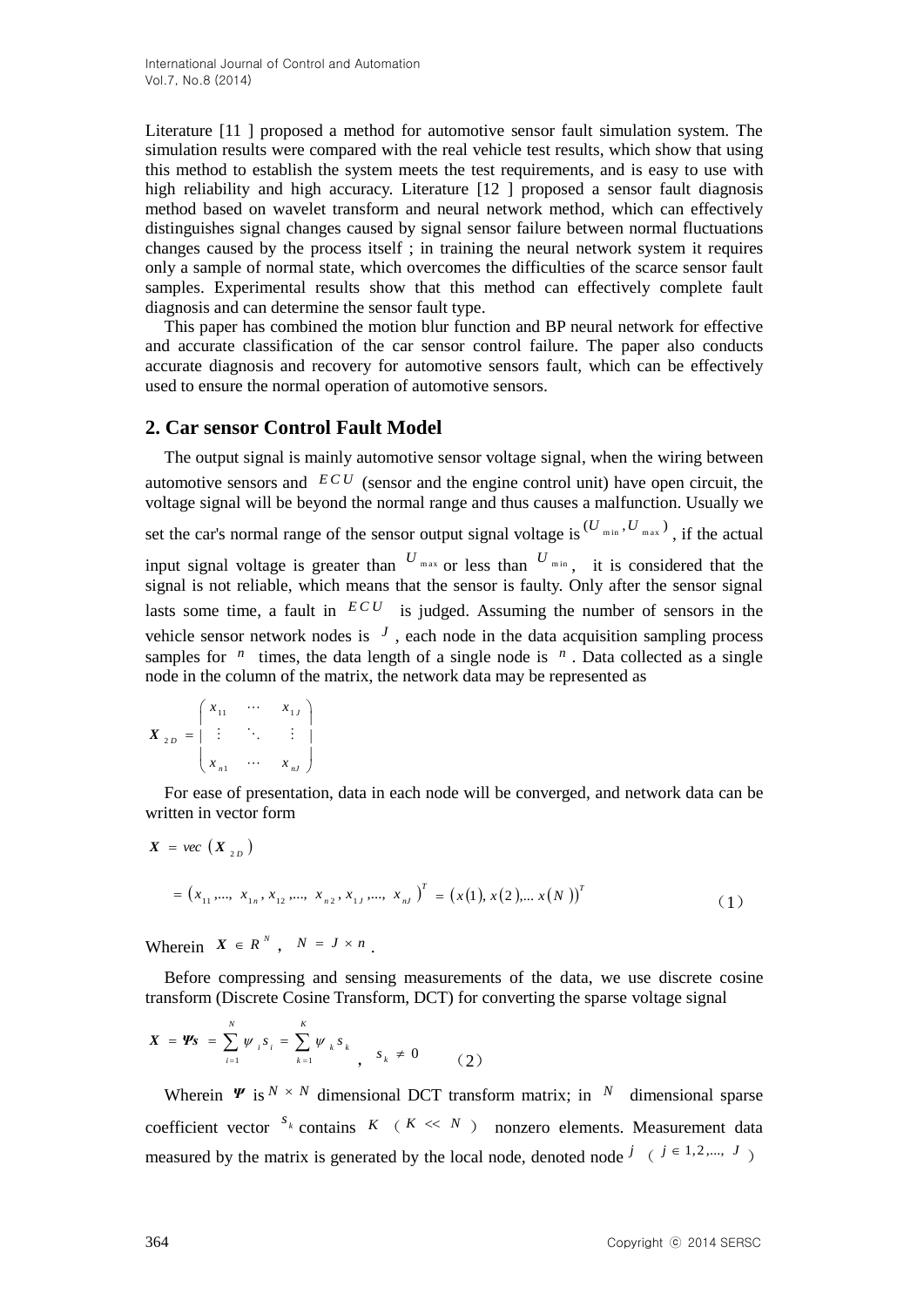generated the measurement matrix as  $\Phi_j$ , the matrix of dimension is  $m \times n$  ( $m \ll n$ ). The resulting measured value of each node is written as a vector form

$$
\mathbf{Y} = (y_{11}, \dots, y_{1m}, y_{12}, \dots, y_{m2}, y_{1J}, \dots, y_{mJ})^T
$$
  
=  $(y(1), y(2), \dots, y(M))^T$  (3)

The measurement process of network data matrix can be expressed in vector form as follows:

*Y ΘX ΦΨs*

$$
\Phi = \begin{pmatrix} \Phi_1 & 0 & \cdots & 0 \\ 0 & \Phi_2 & \cdots & 0 \\ \vdots & \vdots & \ddots & \vdots \\ 0 & 0 & \cdots & \Phi_J \end{pmatrix}_{\in R^{M \times N}}
$$
\n(4)

In order to find the vehicle sensor control nodes data timely and accurately, we need to use known measured value Y and under restoring matrix  $\theta$  conditions to reconstruct sparse coefficients matrix vector. As the vehicle sensor data sparse coefficient vector control node sparse degree changes with node mobility, this paper will propose a new method to solve the fault diagnosis for this problem.

# **3. Automotive Sensor Diagnostic Control based on Dynamic Fuzzy and BP Neural Network Algorithm**

### **3.1. Energy Self-Learning based on Dynamic Fuzzy Function**

Automotive sensor network failure has some randomness, and it is a typical nonlinear structure; whereas dynamic fussy function may well find death nodes in sensor fault. Dynamic fuzzy basis function is constructed as follows:

 $\mathcal{L}$ 

$$
F_n(x) = \frac{\prod_{i=1}^n T_i(x)}{\sum_{i=1,\dots n} \prod_{i=1}^n T_i(x)} = \frac{ruq \left[ \sum_{i=1,\ j=1}^n \left( \frac{x_i - \overline{x_j}}{\varpi_{ij}} \right)^2 \right]}{\sum_{i=1,\ j=1,\dots n} ruq \left[ -\sum_{i=1,\ j=1}^n \left( \frac{x_i - \overline{x_j}}{\varpi_{ij}} \right)^2 \right]}
$$
(5)

Through setting car sensor nodes energy (set as  $w_i$ ), we enter it into the formula (5) to give the corresponding node energy improvements as follows:

$$
Y = \sum_{i=1}^{k} F_i(x) \mathbb{I}_{W_i}
$$
 (6)

In the formula  $(6)$ , in which  $k$  represents the number of sensor nodes. By constructing dynamic functions in fuzzy function as follows: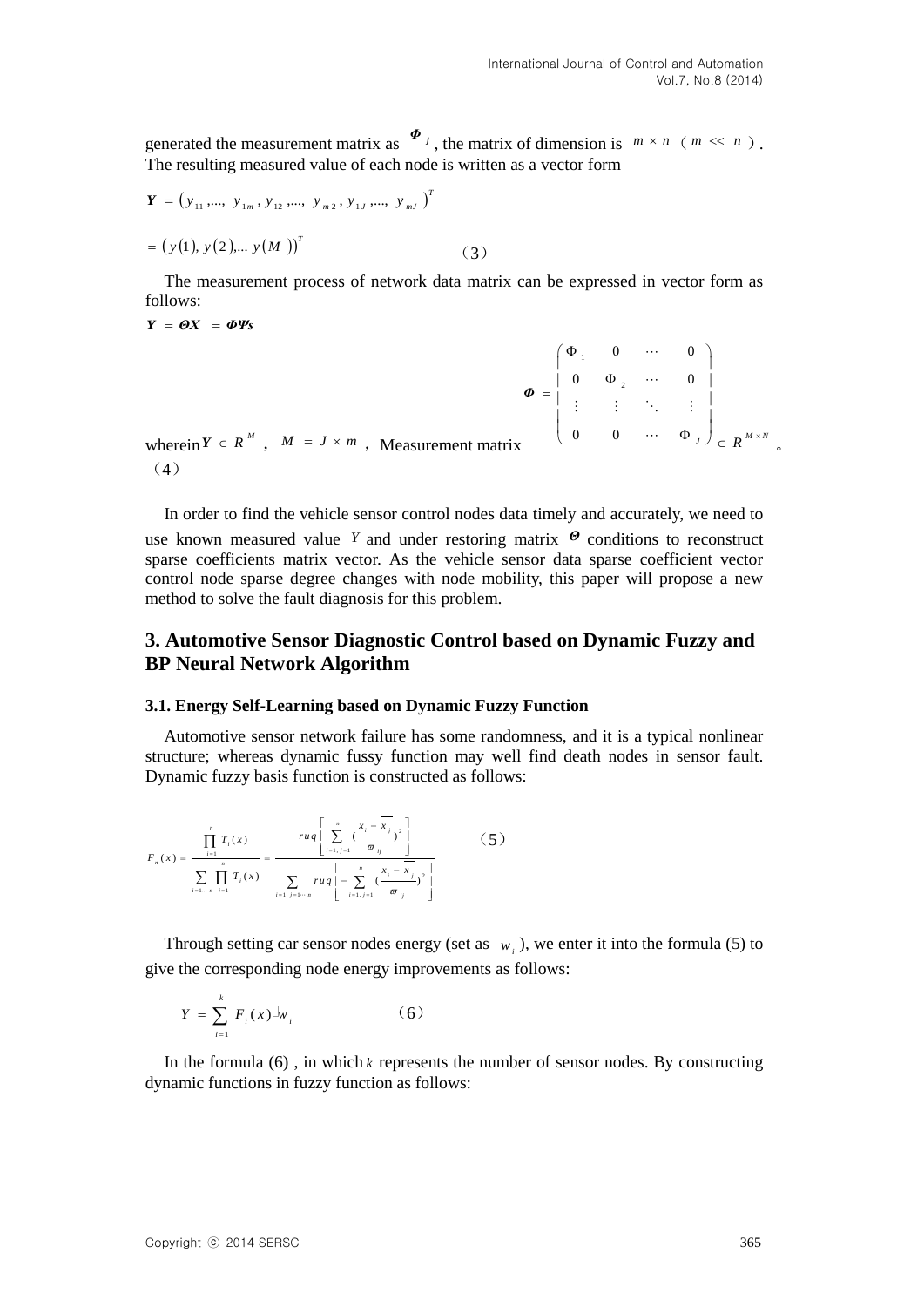$$
if xi \in T(x) then
$$
  

$$
Y = \sum_{i=1}^{N} \frac{u_i}{y_i}
$$
 (7)

In equation (7),  $x_i$  as fuzzy variable,  $T(x)$  means REFERENCES fuzzy variables. Wherein  $u_i$  is set as real numbers between 0 and 1,  $\frac{u_i}{u_i}$ *i y* Indicates the possibility of  $y_i$  is  $u_i$ ; meaning : when  $x_i$  reaches  $T(x)$ , the likelihood of  $y_i$  is  $u_i$ . Assuming  $T(x) = \{u_1 \cdots u_n\}$  contains *n* specifications, we set *T* represented by mamdani implication, by  $T_1 \cdots T_n$  using mamdani to infer  $T = (\alpha_1 u_1 \cdots \cdots \alpha_n u_n)$ . Using Equation (8) to conduct self-learning *T* and we obtain *T*, whose precision is much larger than  $T$ .

$$
T^{\dagger} = \frac{\sum_{i=1}^{N} Y_i \alpha_i u_i}{\sum_{i=1}^{N} \alpha_i u_i} \tag{8}
$$

We combine three Equation (6), (7) and (8) to obtain a self-learning ability to dynamically control functions for automotive sensor nodes, thereby enabling rapid judgment on automotive sensor nodes energy loss.

#### **3.2. BP Neural Network**

BP neural network is a one-way transmission network, usually consists by the input layer, hidden layer and output layer. It spread signal in forward and reverse transmission. In reverse transmission, weights are adjusted by Delta learning rule. In forward transmission, we sequentially according to formula (9) in the input and output of each layer until the output layer . When the output layer is not expected, it conducts reverse transmission according to the error adjustment weights and thresholds between expectations and actual output. See formula (10) for adjustment formula weights.

$$
W_i = \sum_j w_{ij} x_j + \theta_i
$$
  

$$
y_i = f(W_i)
$$
 (9)

In the formula (1),  $W_i$  is the activation value of the *i*-th layer node,  $\theta_i$  is the threshold value,  $x_j$  is the input signal,  $w_{ij}$  is the connection weights coefficient of the first node and the second node, and  $y_i$  is the output value of the node *i*.

$$
w_{ij}(t+1) = w_{ij}(t) + \frac{\partial E}{\partial w_{ij}} \qquad (10)
$$

In formula (10), *ij E w*  $\hat{o}$  $\partial$ is the error between the desired output of neural network and

the actual output.

#### **3.3. Description of the Algorithm**

In this paper, it uses the sparsity in a transform domain to achieve control of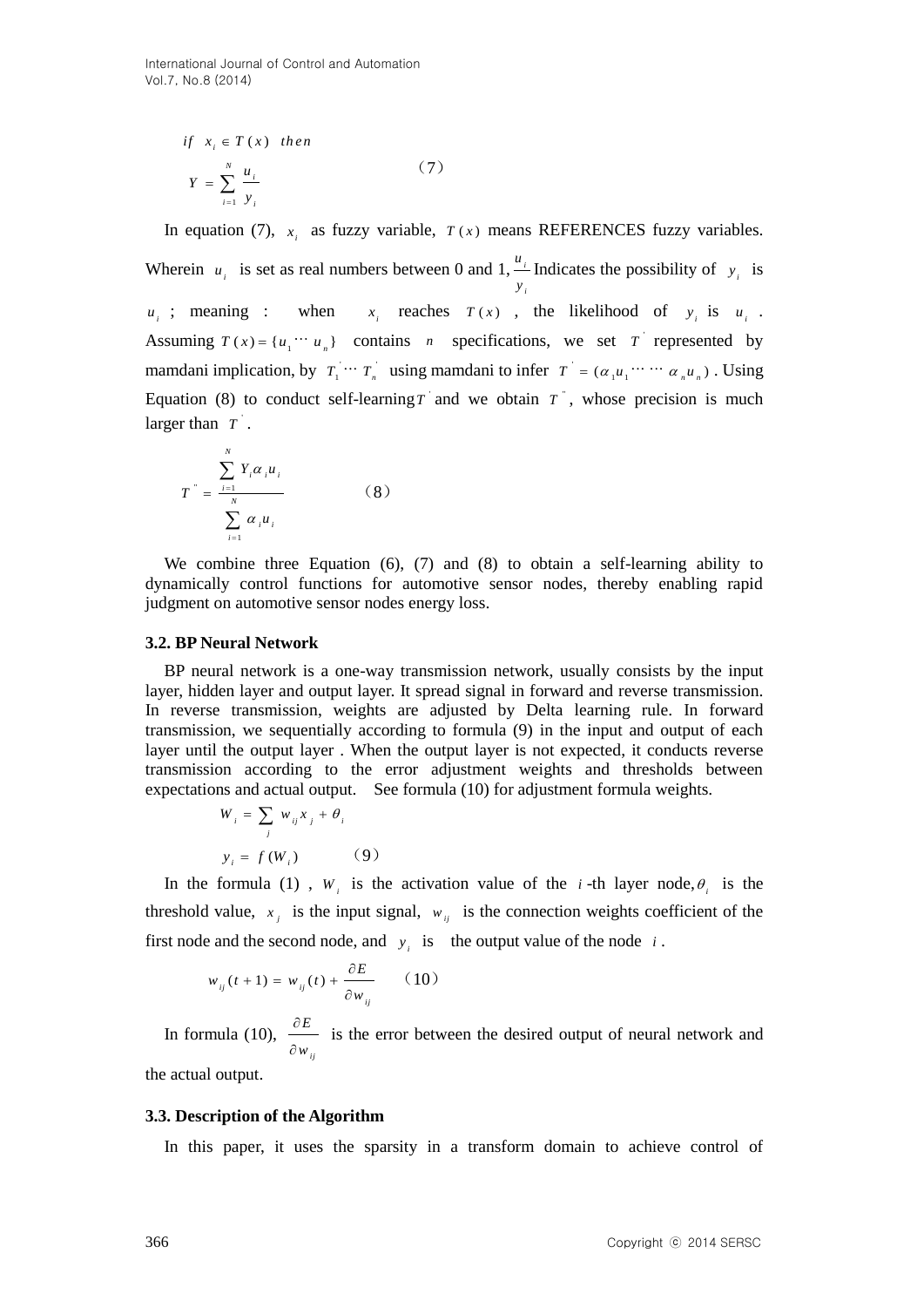automotive sensors detect reconstruction algorithm. Most of the current reconstruction algorithm combine sparse vector sparse pre-specified level of prior information to support the potential size of the set, whereas the algorithm in this paper based on this method, first to determine the set of automotive sensor failures through self-study in support of the dynamic function, and then through BP neural network algorithm of fault sensor for rapid classification, thus shortening the detection time to improve the detection efficiency.

Specific steps are as follows:

Initialization: residuals  $r<sub>0</sub> = Y$ , iterations  $t = 1$ , potential support set iteration step  $size \neq 0$ , the support set potential  $L = size$ , segmentation number  $stage = 1$ , the index set  $\Lambda_0 = \phi \Omega_0 = \phi$ .

(1) calculate the correlation coefficient between recovery matrix for each column and residuals, and select 2 *L* correlation coefficient that have the largest magnitude

$$
u_{t} = \left\{ u_{i} \middle| u_{i} = \left| \left\langle r, \Theta_{i} \right\rangle \right| \right\} \quad i = 1, 2, \dots N \quad , \quad \Omega_{t_{0}} = \left( u_{t}, 2L \right)
$$

(2) update the set of index values, and introduce into the formula (5)

$$
\Lambda_{t-1} = \Lambda_{t-1} \Box F_n(x)
$$
  

$$
\Lambda_{t_0} = \Lambda_{t-1} \cup \Omega_t
$$
  

$$
\Lambda_t = (\Lambda_{t_0}, L)
$$

(3) estimated sparse coefficient vector

$$
\hat{s} = \arg \min_{i \in R^{\Lambda_t}} \left\| \bm{Y} - \bm{\Theta}_{A_t} \bm{s} \right\|_2
$$

(4) Update the residuals:  $r_t = y - \theta_{A_t} \hat{s}$ 

(5) introduce into the formula (9) and formula (10), determines the algorithm termination condition:  $\|\hat{\mathbf{s}}_{t-1}\|^2 y_i - \hat{\mathbf{s}}_t\|^2 \leq \varepsilon$ . If satisfied, the algorithm stops, output  $\hat{\mathbf{x}} = \Psi \hat{\mathbf{s}} \mathbb{I}_{w_{ij}}$ ; if not satisfied, go to Step

(6) continue this subparagraph iteration:  $t = t + 1$ , to step (1).

Final solution:  $\hat{\mathbf{x}} = \mathbf{\Psi} \hat{\mathbf{s}}^{\mathbb{I}} w$ 

## **4. Test Simulation and Analysis**

In the Matlab environment, we first use 200 data samples in the original automotive sensor fault sample to design faults samples, each divided into 50 groups of data, the top 30 group for training, and the remaining 20 groups for testing. Then to sort fault samples through dynamic fussy function, while designing a BP neural network classifier, in order to verify the effect of dynamic fussy function of self-learning. Two BP neural network classifiers diagnostic results comparison is shown in Table 1. Three sets of data selected under impact sensor failure as shown in Table 2, after the dynamic function selflearning process we get Table 3, and BP neural network classifier actual output data is shown in Table 4.

| The   | hidden | output | training | recogni |
|-------|--------|--------|----------|---------|
| input | layer  | layer  | times    | tion    |
| layer |        |        |          | rate    |
| 20    | 20     | 10     | 200      | 42/50   |
| 9     | 20     |        | 100      | 40/50   |

**Table 1. Comparison of Diagnostic Results**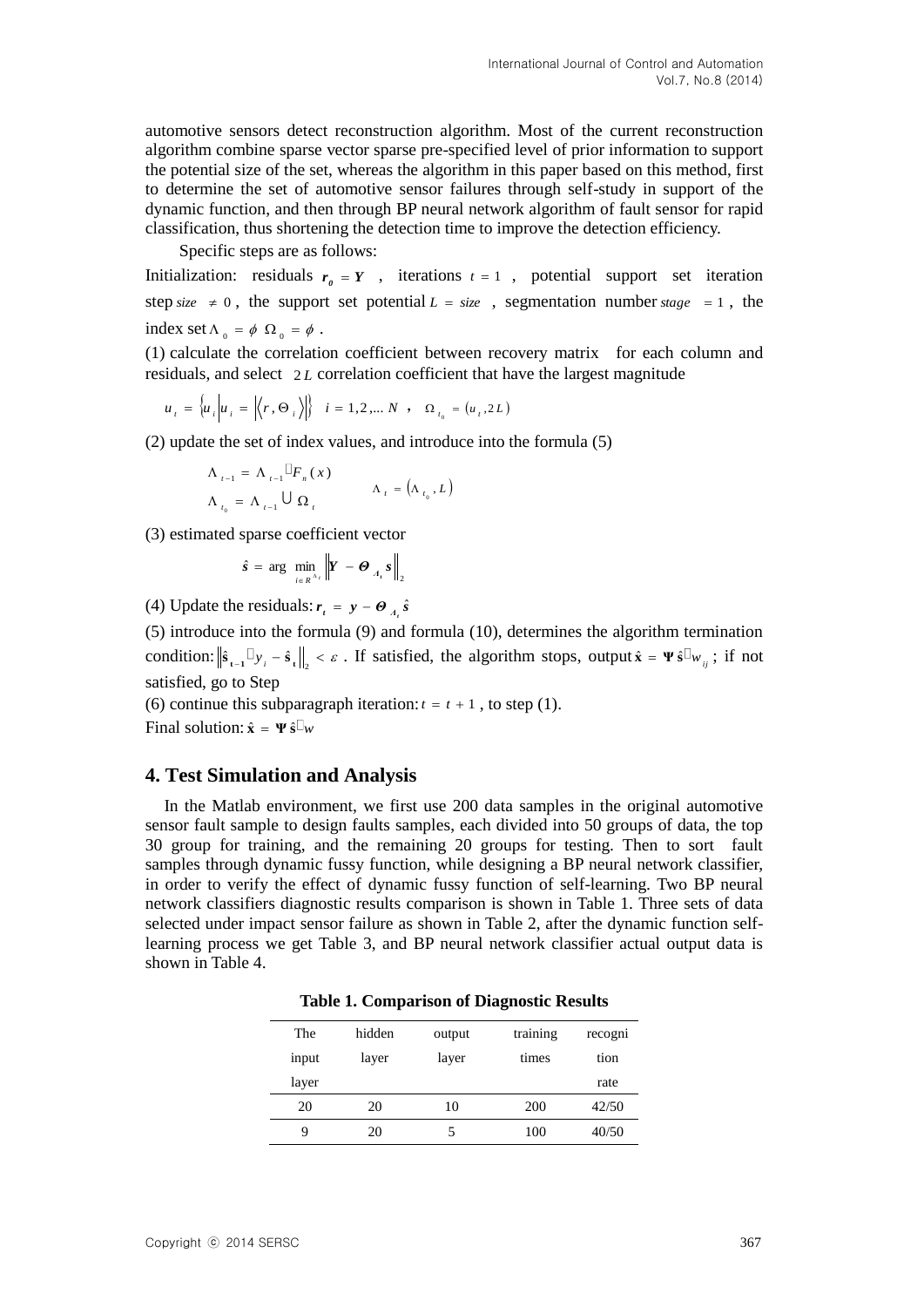| Group1 | Group2 | Group3 |
|--------|--------|--------|
| 0.25   | 0.28   | 0.47   |
| 0.36   | 0.34   | 0.25   |
| 0.38   | 0.42   | 0.48   |
| 0.40   | 0.56   | 0.78   |
| 0.93   | 0.88   | 0.91   |
| 0.86   | 0.51   | 0.76   |
| 0.68   | 0.47   | 0.56   |
| 0.40   | 0.38   | 0.45   |
| 0.49   | 0.35   | 0.32   |
| 0.39   | 0.32   | 0.49   |
| 0.45   | 0.35   | 0.37   |
| 0.37   | 0.41   | 0.45   |

#### **Table 2. Select three Fault Data Under Impact**

**Table 3. The Failure Data after Dynamic Fuzzy Functions Processing**

| Group1    | Group2    | Group3    |  |
|-----------|-----------|-----------|--|
| 1.5218    | 1.3568    | 1.6211    |  |
| $-0.2118$ | 0.0758    | 0.1848    |  |
| 0.2108    | 0.2555    | $-0.6081$ |  |
| 0.1725    | 0.0472    | $-0.0046$ |  |
| $-0.0686$ | 0.0156    | 0.1913    |  |
| $-0.2248$ | $-0.3423$ | $-0.3551$ |  |
| $-0.2789$ | 0.0041    | $-0.2991$ |  |
| 0.0364    | $-0.0629$ | $-0.0605$ |  |

**Table 4. Neural Network Classifier Actual Output Data**

| Gr |        |        |        |        |        |
|----|--------|--------|--------|--------|--------|
| ou | Impact | stuck  | offset | circle | normal |
| p  |        |        |        |        |        |
|    | 0.5233 | 0.1875 | 0.0458 | 0.0704 | 0.3892 |
| 2  | 0.4815 | 0.0751 | 0.0885 | 0.0483 | 0.4524 |
| 3  | 0.6625 | 0.0287 | 0.0913 | 0.0472 | 0.3482 |

From Table 1-4 we find after using using dynamic fussy function to process automotive sensor fault data sample, the input layer of the neural network was reduced from 20 to 8, training times significantly reduced to 100 times; apparently CPU consuming time has reduced. And fault identification rate remained unchanged. It can be seen: the use of dynamic fuzzy functions ensures the recognition rate, but also simplifies the structure of BP neural network, improves the speed of diagnosis, which is method that could increase real-time-ness of BP neural network fault samples classification.

To further illustrate the superiority of the proposed method, the algorithm here mentioned and other algorithms are compared in terms of the detection error rate and detection failure rate. The results are shown in Figure 1-3.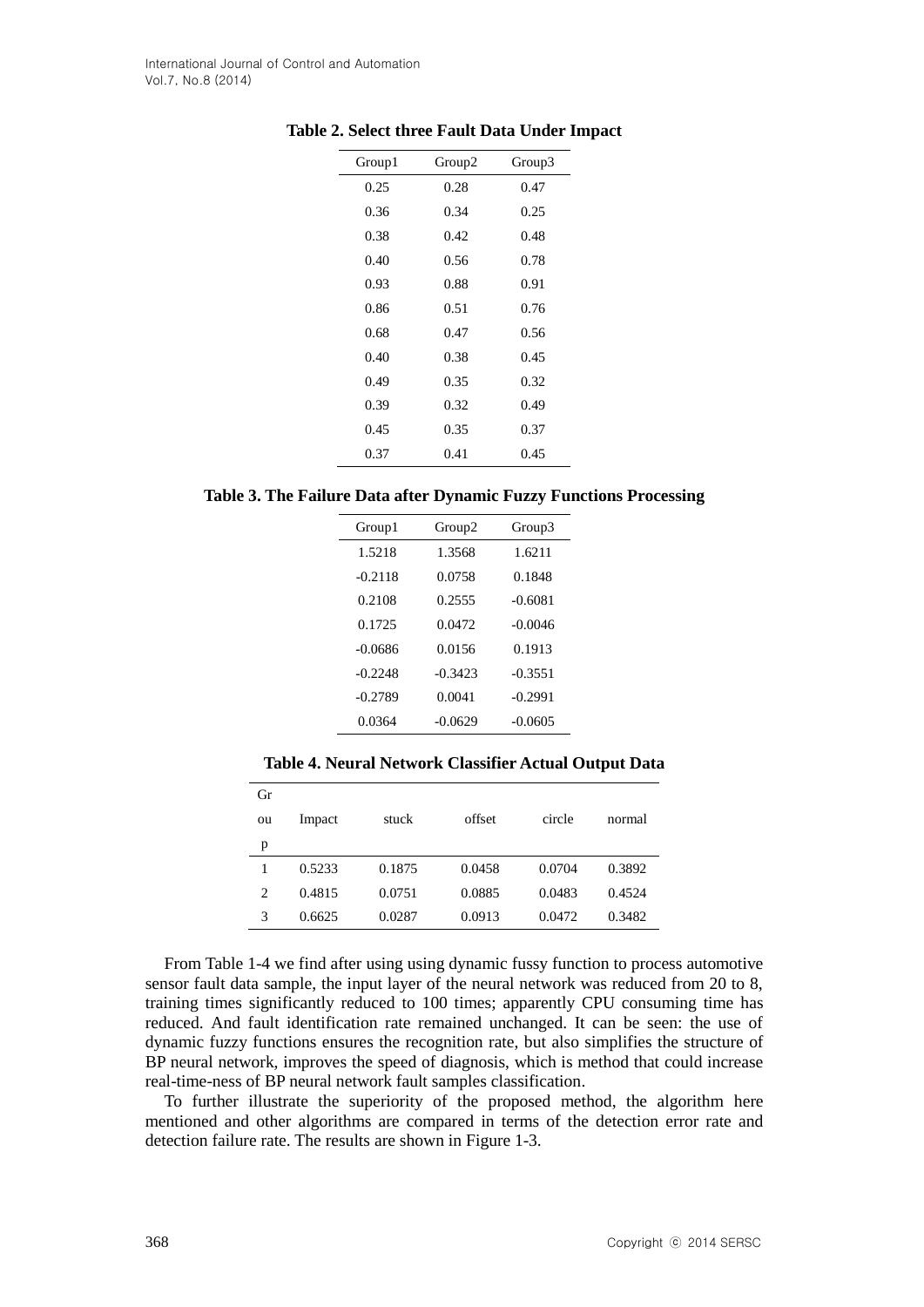

**Figure 1. Detection Error Contrast in Four Algorithm**



**Figure 2. Detection Failure Rate Comparison in Four Algorithm**



**Figure 3. Comparison of Automotive Sensors Fault Detection Commonly used in Four Algorithm** 

As can be seen from the above three figures, the algorithm of this paper in terms of the measurement error is far greater than other three algorithms, effectively improves the accuracy of detection. In addition, the algorithm of this paper has a lower detection failure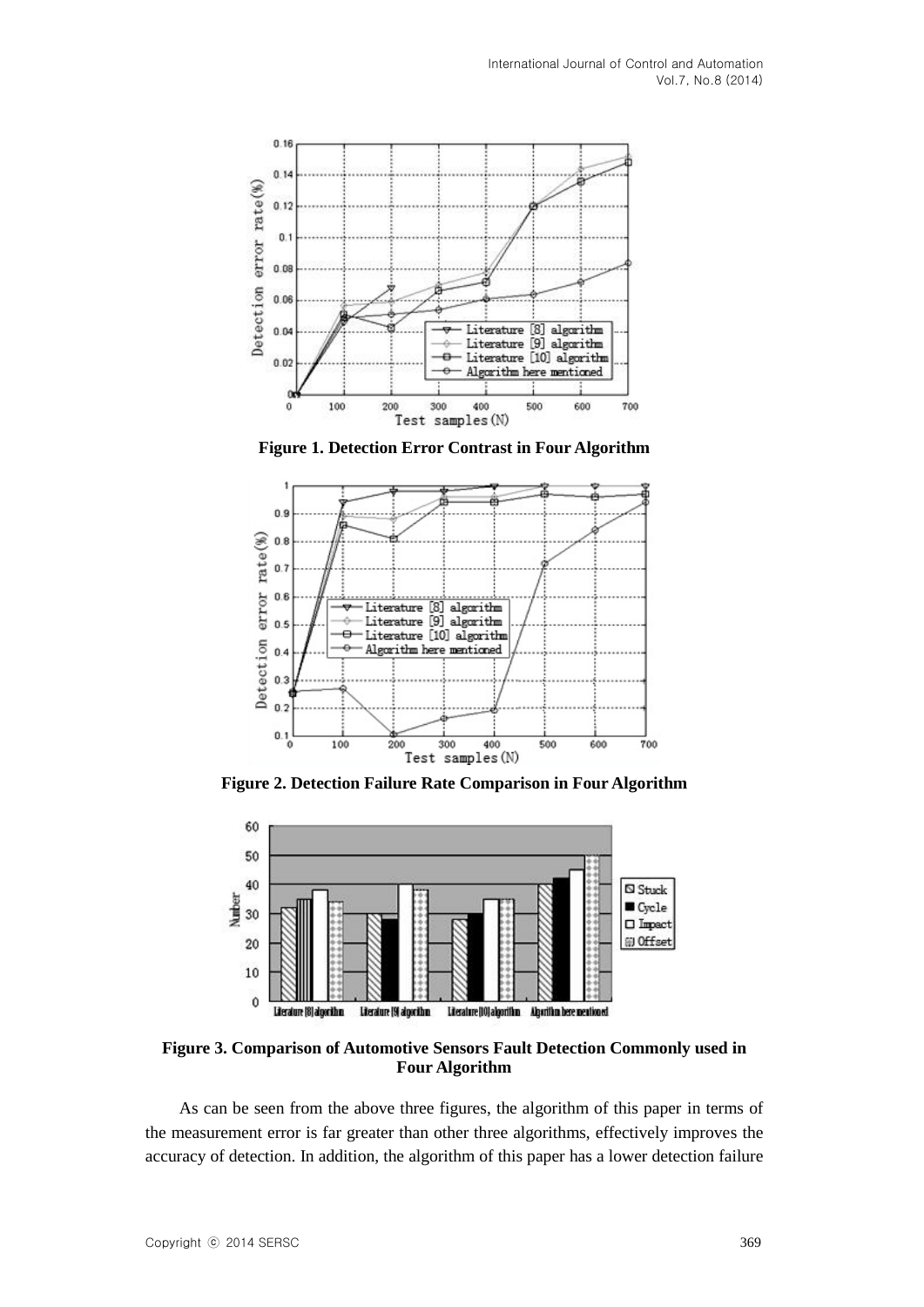rate than the other three algorithms. In four faults detection, algorithm used in this paper is superior to the other three, which shows that the algorithm has certain advantages.

# **5. Conclusion**

For automotive sensor fault detection control, we propose a dynamic fuzzy function and BP neural network-based method for rapid classification of faults: first for the input data of fault sample we use dynamic fuzzy function for data collection. And then use output of the neural network data for data classification. The simulation results show that: the algorithm of this paper has ensured the accuracy of the fault detection, while simplified the structure of neural network, improved the speed of fault diagnosis. A combination of dynamic fuzzy function and BP neural network used in automotive sensors control fault diagnosis is feasible.

## **References**

- [1] Zhao Jiong, etc. To develop electric vehicles autopilot system based on sensor fusion technology [J]. Manufacturing automation, 2013.35 (5) :43-46
- [2] Qiu Xiao hong, etc. Fault diagnosis technology based on Modelical extended modeling [J]. Technologies Bulletin, 2011,27 (5) :36-39
- [3] Wang Qian, etc. Summary of K-means clustering algorithm [J]. Electronic design engineering, 2012,20  $(7)$ :40-43
- [4] BLISS D,STICKEL C,BENTZ J W.Load cell diagnostics and failure prediction weighing apparatus and process[P].Uunited State Patent:728638,2000
- [5] PENG X F.Application of digital load cells[J].Industrial Measurement,2008,(01):62-63
- [6] JIANMING L,Yonggon L,SCOTT D S,et al.Selforganizing radial basis function network for real-time approximation of continuous-time dynamical systems[J].IEEE Trans.Neural Networks,2008,19(3):460-474
- [7] Wang Luo, etc. Regression vector support machine in motor fault diagnosis research [J]. Computer Measurement & Control, 2007,15 (2) :1691-1694
- [8] Liu Xiliang, etc. Research and Application of Bayesian network fault diagnosis based on multi-sensor information fusion [J], Mechanical Science and Technology, 2013,32 (1) :91-95
- [9] Wei, Hongjuan Sensor fault diagnosis expert system based fusion neural network [J]. Computer Measurement & Control, 2013,21 (2) :358-361
- [10] Fu, Zhongjie. Rough sets and ant colony neural network applied in diagnosis sensor node failure [J] . Computer Measurement & Control, 2012,20 (10) :2628-2631
- [11] Zhou Bing, etc. Engine sensor fault hardware in the loop simulation platform [J]. Chinese Mechanical Engineering, 2013,24 (5) :1181-1184
- [12] Zhao Jinsong A sensor fault diagnosis method based on wavelet transform and neural network [J] Journal of Tsinghua University (Natural Science) .2013,53 (2) :205-209

# **Authors**

Tuo Chaoyong (1962.5-), male, associate professor, research direction: automatic control, auto fault diagnosis.

## 为方便组委会联系,请提供 2 位作者信息。

| 论文题目 | 基于动态模糊与 BP 神经网络的汽车传感器故障控制诊断 |       |        |  |
|------|-----------------------------|-------|--------|--|
| 所属主题 | 其他主题                        |       |        |  |
| 第一作者 |                             |       |        |  |
| 姓名   | 庹朝永                         | 职称/学位 | 副教授    |  |
| 单位   | 湖南机电职业技术学院                  | 邮编    | 410150 |  |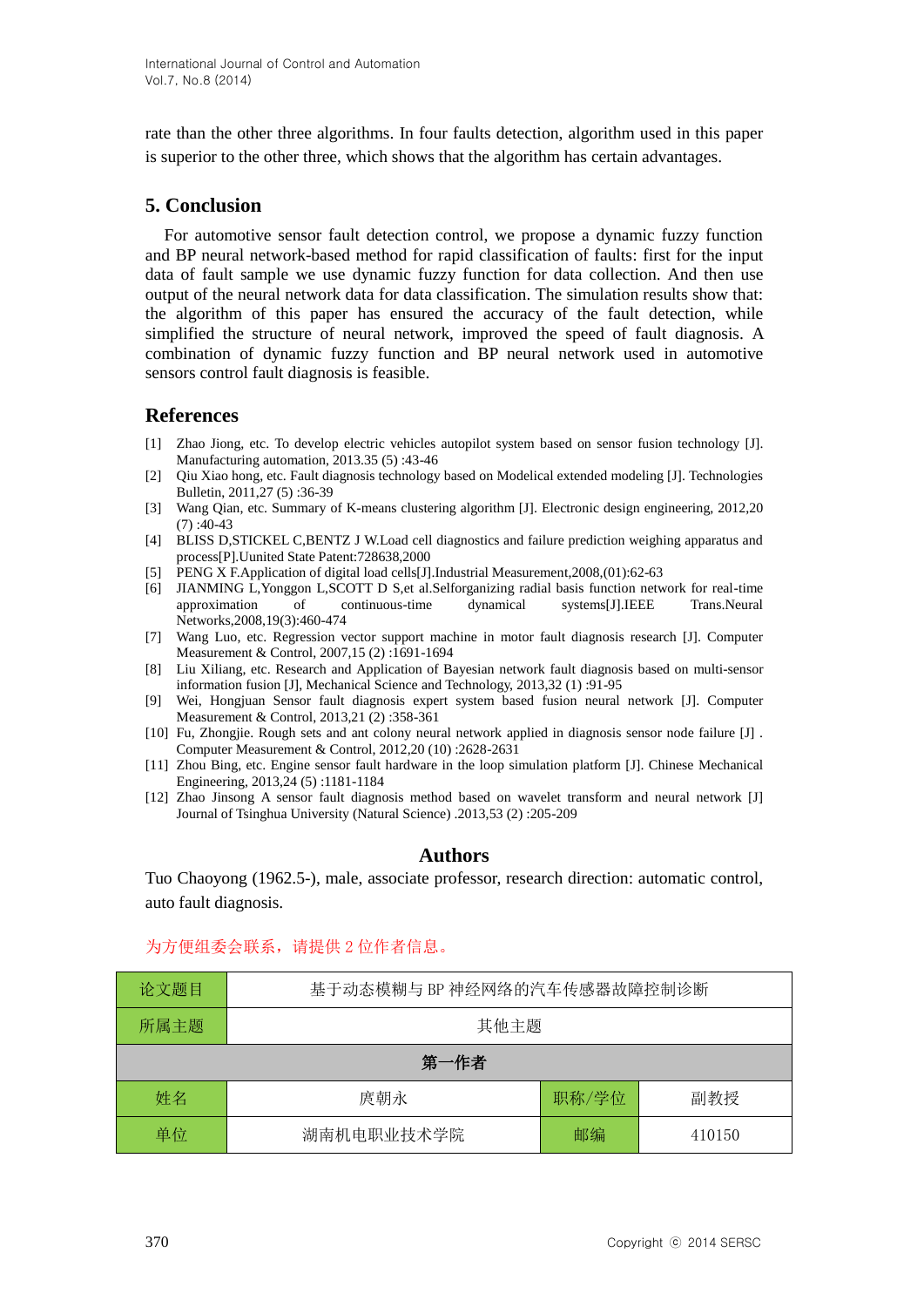| 地址    | 长沙市开福区万家丽北路一段 359号 |       |             |  |
|-------|--------------------|-------|-------------|--|
| 电话    |                    | 手机    | 13735242370 |  |
| Email | 2011583056@qq.com  |       |             |  |
| 第二作者  |                    |       |             |  |
| 姓名    |                    | 职称/学位 |             |  |
| 单位    |                    | 邮编    |             |  |
| 地址    |                    |       |             |  |
| 电话    |                    | 手机    |             |  |
| Email |                    |       |             |  |